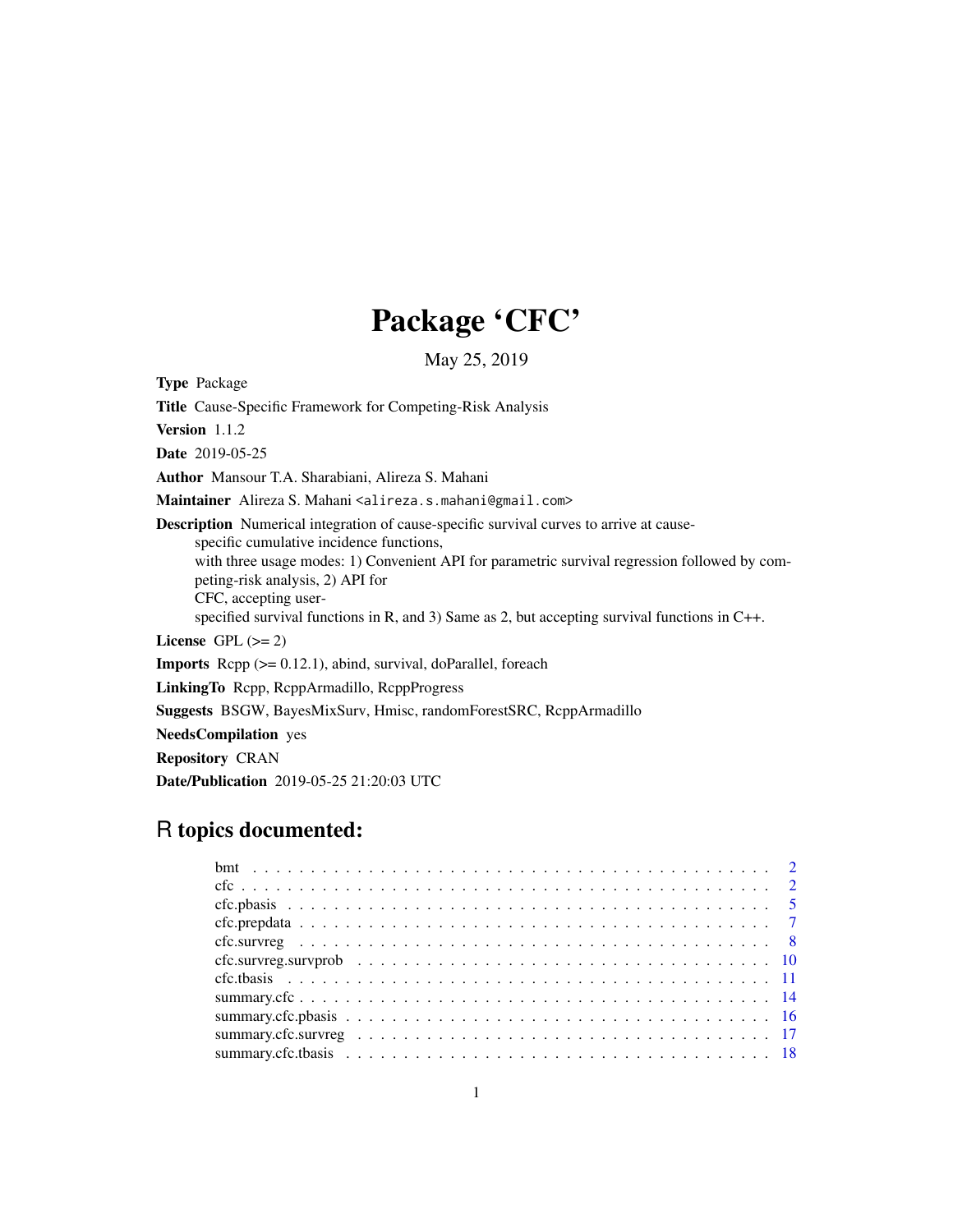#### <span id="page-1-0"></span> $\bf 1$ ndex  $\bf 20$  $\bf 20$

#### Description

Bone marrow transplant data with 408 rows and 5 columns.

#### Format

The data has 408 rows and 5 columns.

cause a numeric vector code. Survival status. 1: dead from treatment related causes, 2: relapse , 0: censored.

time a numeric vector. Survival time.

**platelet** a numeric vector code. Plalelet 1: more than  $100 \times 10^9$  per L, 0: less.

tcell a numeric vector. T-cell depleted BMT 1:yes, 0:no.

age a numeric vector code. Age of patient, scaled and centered ((age-35)/15).

#### Source

Simulated data (taken from R package 'timereg')

<span id="page-1-1"></span>

cfc *Cause-specific competing-risk survival analysis*

#### Description

Using adaptive generalized Newton-Cotes for calculating cumulative incidence functions.

#### Usage

 $cfc(f.list, args.list, n, tout, Nmax = 100L, rel.tol = 1e-05, ncores = 1)$ 

#### Arguments

f.list In R mode, this is a list of survival functions, one per cause. Each survival function must have the prototype f(t, args, n), where t is a vector of time-fromindex values, args is a list of all arguments needed by the function, and n is the iterator that allows the function to produce a different output for each observation and/or Bayesian sample. The output is a vector of survival probabilities at times t for that particular observation/sample combination with iterator value n. In C++ mode, this is a list of lists, one per cause. Each list must contain pointers to three C++ functions, in order: 1) survival function of type func with prototype defined as typedef arma::vec (\*func)(arma::vec x, void\* arg, int n)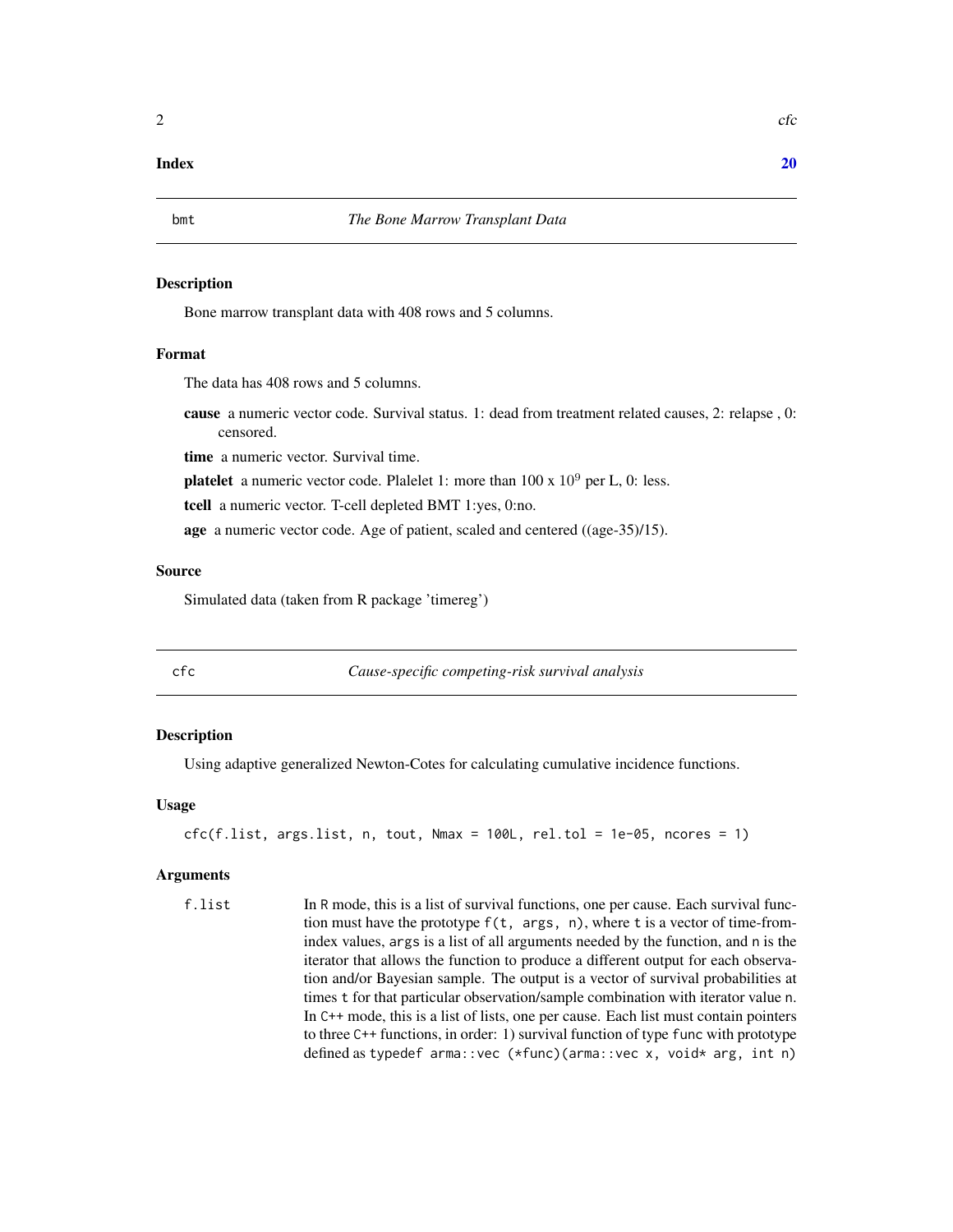|           | (using ReppArmadillo's vec class) and a similar interpetation as its R counter-<br>part, 2) initializer function of type initfunc, with prototype defined as typedef void* (*initfunc) (Li<br>where List is the Rcpp wrapper class for R lists, and 3) resource de-allocator<br>function of type freefunc with this prototype: typedef void (*freefunc)(void *arg).<br>See vignette for C++ example. |
|-----------|------------------------------------------------------------------------------------------------------------------------------------------------------------------------------------------------------------------------------------------------------------------------------------------------------------------------------------------------------------------------------------------------------|
| args.list | List of arguments (each one a list), one per cause, to be supplied to the survival<br>functions in f.list.                                                                                                                                                                                                                                                                                           |
| n         | Range of iterator (starting at 1) for survival functions. This can be the product of<br>number of observations, and number of MCMC samplers in a Bayesian survival<br>function.                                                                                                                                                                                                                      |
| tout      | Vector of time points for which cumulative incidence functions are requested.                                                                                                                                                                                                                                                                                                                        |
| Nmax      | Maximum number of subdivisions in the interval $[0, \text{max}(\text{tout})]$ to be created<br>in the adaptive quadrature algorithm.                                                                                                                                                                                                                                                                 |
| rel.tol   | Threshold for relative integration error, used as stoppage criterion. It is calcu-<br>lated as the maximum relative error at time point max (tout) across all causes.<br>Each relative error number is the difference between the Simpson-based and<br>trapezoidal-based numbers, divided by the Simpson-based number.                                                                               |
| ncores    | Number of parallel threads to use. This is currrently only implemented in C++<br>mode.                                                                                                                                                                                                                                                                                                               |
|           |                                                                                                                                                                                                                                                                                                                                                                                                      |

# Value

An object of class cfc, which is a list with the following elements:

| ci         | Array of dimensions (length(tout), length(f.list), $n$ ), cumulative inci-<br>dence functions for all causes and all values of the iterator, evaluated at all time<br>points indicated by tout.                  |
|------------|------------------------------------------------------------------------------------------------------------------------------------------------------------------------------------------------------------------|
| -S         | Array of same dimensions as ci, containing the (unadjusted) survival functions<br>for all causes and all values of the iterator, evaluated at all time points indicated<br>by tout.                              |
| is.maxiter | Binary Array of length n, where 1 indicates that subdivision process for quadra-<br>ture problem applied to survival functions at iteration n reached maximum set<br>by Nmax before converging, and 0 otherwise. |
| n.maxiter  | Number of iterations that did not converge, i.e., sum(is.maxiter).                                                                                                                                               |

# Author(s)

Mansour T.A. Sharabiani, Alireza S. Mahani

#### References

Haller, B., Schmidt, G., & Ulm, K. (2013). Applying competing risks regression models: an overview. Lifetime data analysis, 1-26.

Mahani A.S. and Sharabiani M.T.A. (2019). Bayesian, and Non-Bayesian, Cause-Specific Competing-Risk Analysis for Parametric and Nonparametric Survival Functions: The R Package CFC. Journal of Statistical Software, 89(9), 1-29. doi:10.18637/jss.v089.i09

Prentice et al (1978). The analysis of failure times in the presence of competing risks. Biometrics, 541-554.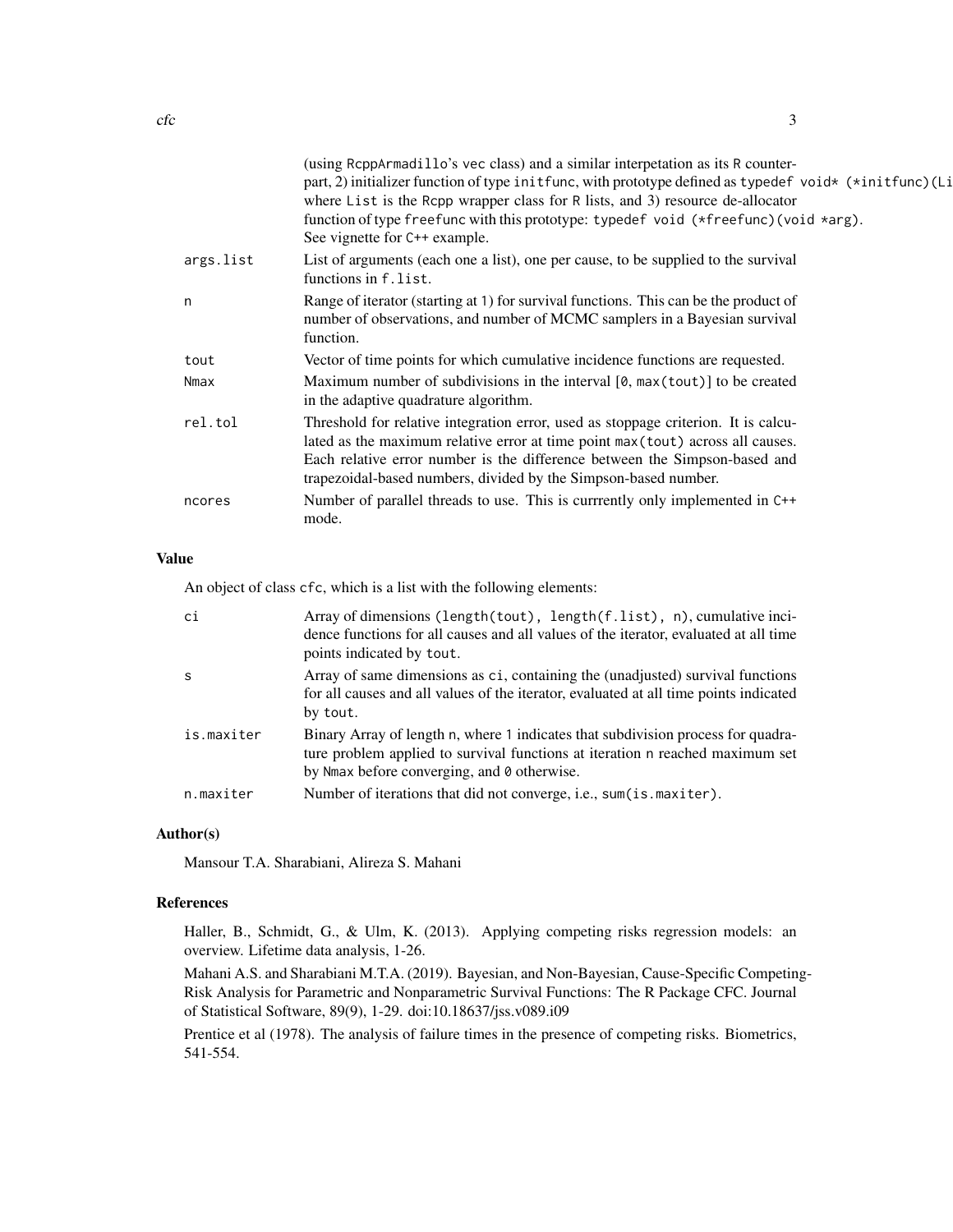# <span id="page-3-0"></span>See Also

[cfc.survreg](#page-7-1)

# Examples

## Not run:

```
library("survival") # used for constructing survival formulas
library("BSGW") # used for Bayesian survival regression
```

```
data("bmt")
# splitting data into training and prediction sets
idx.train \leq sample(1:nrow(bmt), size = 0.7 \star nrow(bmt))
idx.pred <- setdiff(1:nrow(bmt), idx.train)
nobs.train <- length(idx.train)
nobs.pred <- length(idx.pred)
# prepare data and formula for Bayesian cause-specific survival regression
# using R package BSGW
out.prep <- cfc.prepdata(Surv(time, cause) ~ platelet + age + tcell, bmt)
f1 <- out.prep$formula.list[[1]]
f2 <- out.prep$formula.list[[2]]
dat <- out.prep$dat
tmax <- out.prep$tmax
# estimating cause-specific models
# set nsmp to larger number in real-world applications
nsmp < -10reg1 \leq bsgw(f1, dat[idx.train, ], control = bsgw.control(iter = nsmp)
  , ordweib = T, print.level = 0)
reg2 <- bsgw(f2, dat[idx.train, ], control = bsgw.control(iter = nsmp)
  , ordweib = T, print.level = 0)
```

```
# defining survival function for this model
survfunc <- function(t, args, n) {
 nobs <- args$nobs; natt <- args$natt; nsmp <- args$nsmp
 alpha <- args$alpha; beta <- args$beta; X <- args$X
 idx.smp <- floor((n - 1) / nobs) + 1idx.obs < - n - (idx.smp - 1) * nobsreturn (exp(- t \land alpha[idx.smp] \starexp(sum(X[idx.obs, ] * beta[idx.smp, ]))));
}
```

```
# preparing function and argument lists
X.pred <- as.matrix(cbind(1, bmt[idx.pred, c("platelet", "age", "tcell")]))
arg.1 \leq 1 ist(nobs = nobs.pred, natt = 4, nsmp = nsmp
  , alpha = exp(reg1$smp$betas), beta = reg1$smp$beta, X = X.pred)
arg.2 \leq -\text{list}(nobs = nobs.pred, natt = 4, nsmp = nsmp, alpha = exp(reg2$smp$betas), beta = reg2$smp$beta, X = X.pred)
arg.list <- list(arg.1, arg.2)
f.list <- list(survfunc, survfunc)
```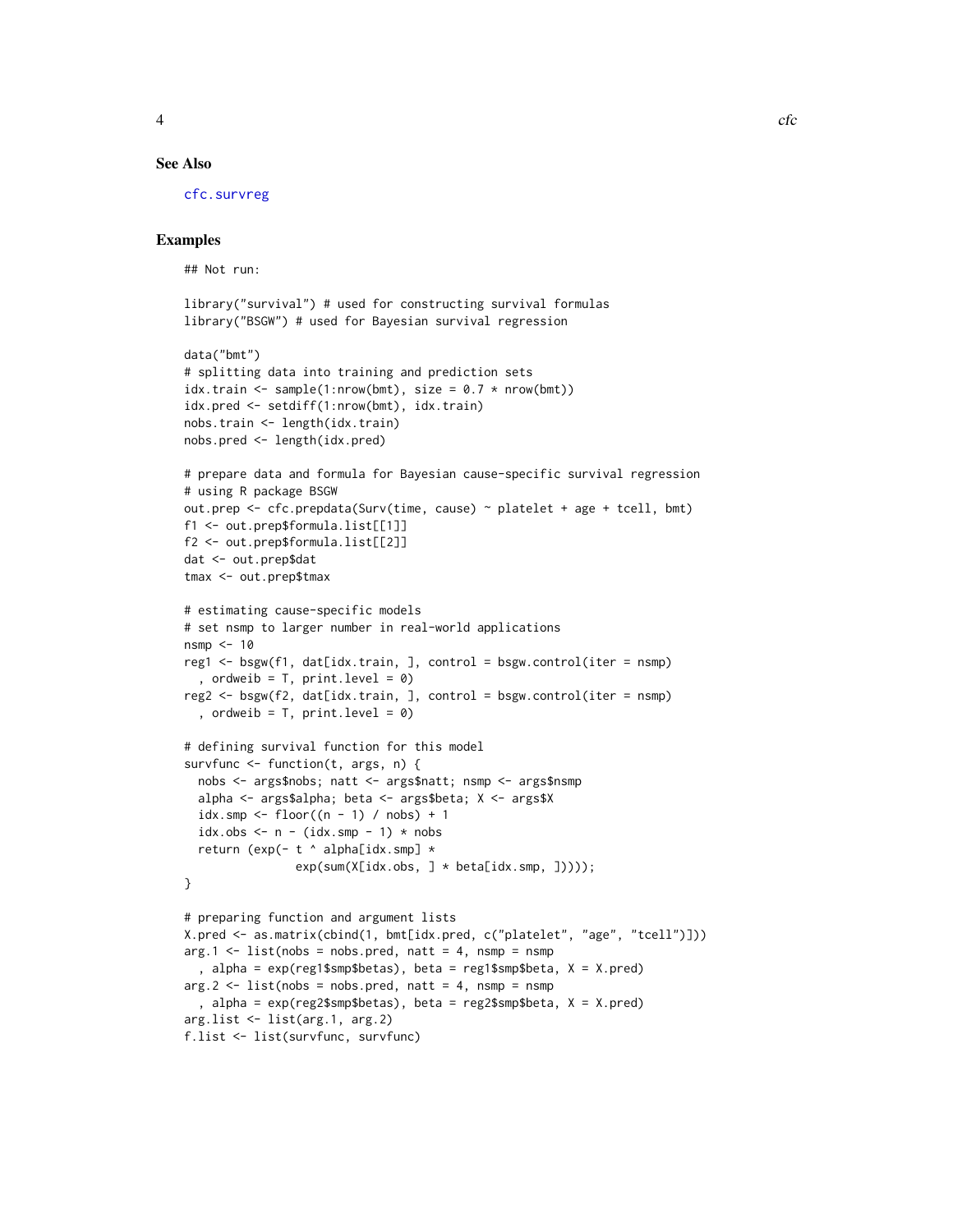#### <span id="page-4-0"></span>cfc.pbasis 5

```
# cause-specific competing-risk
# set rel.tol to smaller number in real-world applications
tout \leq seq(from = 0.0, to = tmax, length.out = 10)
out.cfc <- cfc(f.list, arg.list, nobs.pred * nsmp, tout, rel.tol = 1e-2)
```
## End(Not run)

<span id="page-4-1"></span>cfc.pbasis *Cause-specific competing-risk survival analysis in probability denomination*

# Description

Constructing cumulative incidence and event-free probability functions from cause-specific survival times give for a fixed set of probabilities.

### Usage

```
cfc.pbasis(t1, t2, probs, unity.tol = 1e-06, diff.tol = 0.01,diff.tol.policy = c("all", "mean"))
```
### Arguments

| t1              | Multi-dimensional array containing survival times for cause 1 (i.e. exponen-<br>tial of the negative integral of hazard function). First dimension must corre-<br>spond to probabilities at which times are calculated. Elements with same time,<br>but distributed in the space of remaining dimensions, are treated independently.<br>These diemensions can correspond, e.g., to observations or samples (in Bayesian<br>frameworks). Survival times must be increasing along the first dimension. |
|-----------------|------------------------------------------------------------------------------------------------------------------------------------------------------------------------------------------------------------------------------------------------------------------------------------------------------------------------------------------------------------------------------------------------------------------------------------------------------------------------------------------------------|
| t2              | Multi-dimensional array containing survival times for cause 2. See note for t1.                                                                                                                                                                                                                                                                                                                                                                                                                      |
| probs           | Probabilities for which survival times are provided in t1 and t2. Must begin at<br>1.0 and be decreasing.                                                                                                                                                                                                                                                                                                                                                                                            |
| unity.tol       | Tolerance for difference of survival probability from 1.0 at time=0.0. In other<br>words, we require that $abs(probs[1] - 1.0)$ < unity.tol.                                                                                                                                                                                                                                                                                                                                                         |
| diff.tol        | Tolerance for change in survival probabilities from one time point to the next.<br>Large changes lead to higher errors during numerical integration.                                                                                                                                                                                                                                                                                                                                                 |
| diff.tol.policy |                                                                                                                                                                                                                                                                                                                                                                                                                                                                                                      |
|                 | If "mean", then average change in survival probabilities are compared to diff. tol.<br>If "all", each values is compared. The latter is more strict.                                                                                                                                                                                                                                                                                                                                                 |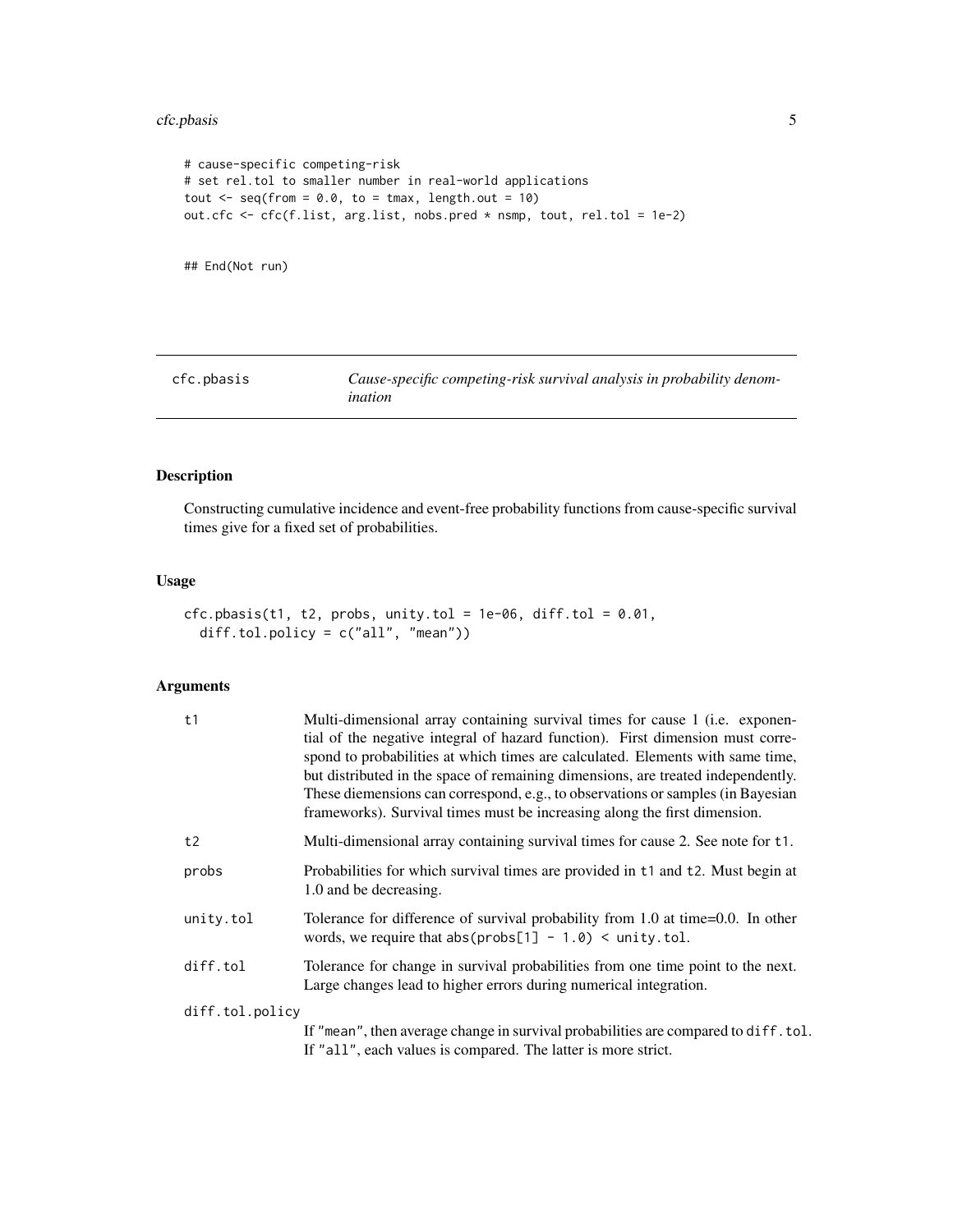#### Details

For each 'row' of t1, and t2, all elements are processed independently. To combine the survival curves from corresponding elements of t1 and t2, we first form a 'comon denominator' time vector by combining the two time vectors and sorting the results (after removing duplicates). We limit the maximum value in the combined time vector to minimum of the the two maxima from each cause. Next, we use interpolation to find survival probabilities of each cause at all the time points in the combined time vector. Finally, we call the function [cfc.tbasis](#page-10-1).

#### Value

If t1 and t2 are one-dimensional, a matrix with columns named "time", "ci1", "ci2" and "efp" is returned. For multi-dimensional arrays, a list is returned with one such matrix for each element of the consolidated dimension representing all but the first dimension of t1 and t2.

#### Author(s)

Mansour T.A. Sharabiani, Alireza S. Mahani

#### References

Mahani A.S. and Sharabiani M.T.A. (2019). Bayesian, and Non-Bayesian, Cause-Specific Competing-Risk Analysis for Parametric and Nonparametric Survival Functions: The R Package CFC. Journal of Statistical Software, 89(9), 1-29. doi:10.18637/jss.v089.i09

Prentice et al (1978). The analysis of failure times in the presence of competing risks. Biometrics, 541-554.

#### See Also

[cfc.tbasis](#page-10-1)

#### Examples

```
## Not run:
```

```
# prepare data for cause-specific competing-risk analysis
data(bmt)
bmt$status1 <- 1*(bmt$cause==1)
bmt$status2 <- 1*(bmt$cause==2)
f1 <- Surv(time, status1) \sim platelet + age + tcell
f2 <- Surv(time, status2) \sim platelet + age + tcell
# perform weibull regression on each cause independently
library(survival)
reg1 <- survreg(f1, bmt)
reg2 <- survreg(f2, bmt)
# predict times for given probabilities
# transpose predictions so that first dimension
# is time/probability (use first 50 observations for speed)
pvec \leq seq(from=1.0, to = 0.1, length.out = 100)
```
<span id="page-5-0"></span>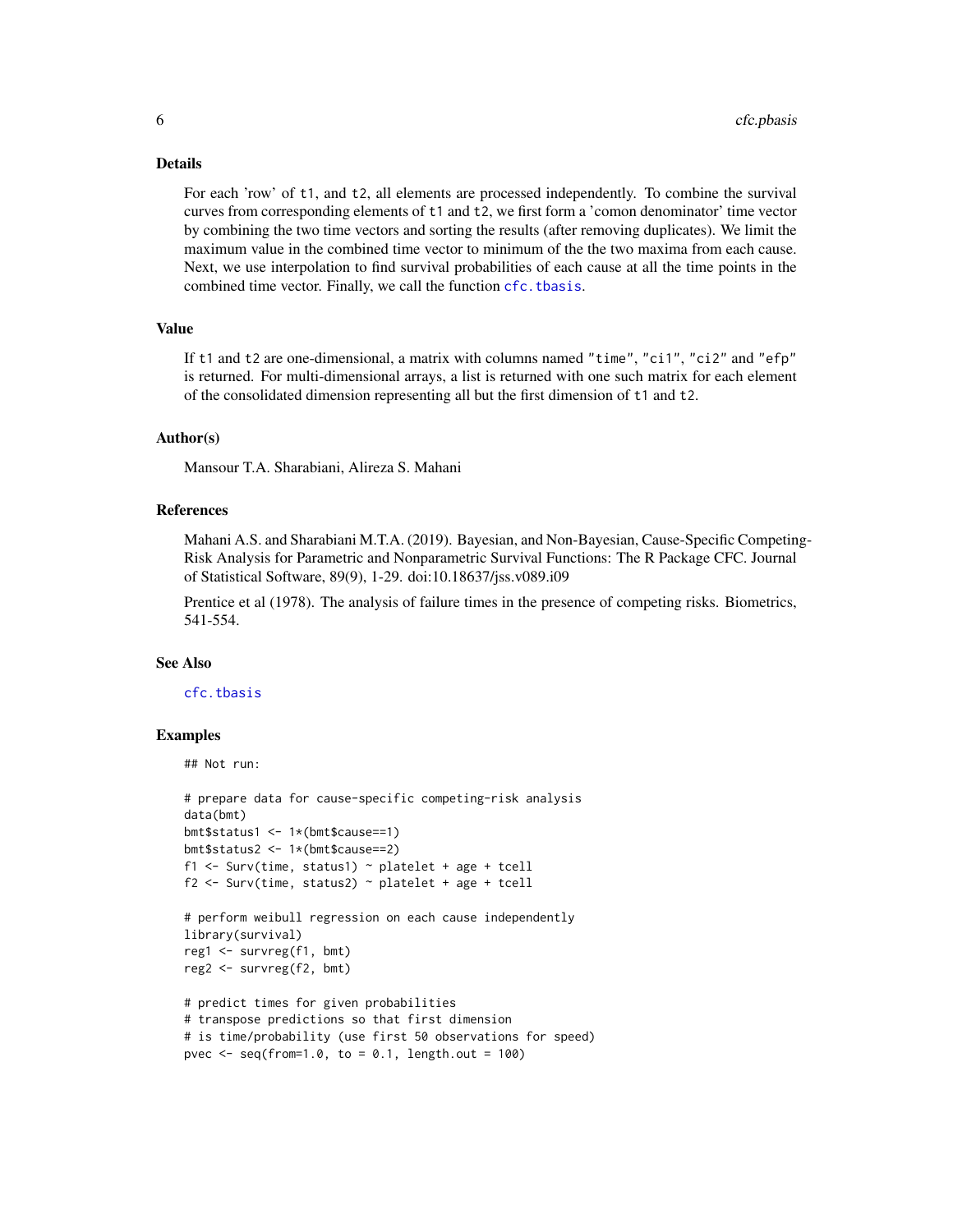# <span id="page-6-0"></span>cfc.prepdata 7

```
pred1 \leq t(predict(reg1, newdata = bmt[1:50,], p = 1-pvec, type = "quantile"))
pred2 \leq t(predict(reg2, newdata = bmt[1:50,], p = 1-pvec, type = "quantile"))
# cause-specific competing risk analysis - probability mode
my.cfc <- cfc.pbasis(pred1, pred2, probs = pvec)
# calculating averages across observations (e.g. patients in the study)
my.summ <- summary(my.cfc)
# plotting average CI and event-free probability curves
plot(my.summ)
## End(Not run)
```
<span id="page-6-1"></span>

cfc.prepdata *Utility function for CFC data preparation*

#### **Description**

Preparing a data frame and formulas for cause-specific competing-risk survival analysis. It expands the multi-state status column into a series of binary columns by treating an event for a cause as censoring for all other causes.

#### Usage

```
cfc.prepdata(formul, dat)
```
#### Arguments

| formul | Original survival formula.                                                                                                                                                               |
|--------|------------------------------------------------------------------------------------------------------------------------------------------------------------------------------------------|
| dat    | Original data frame, with status column being an integer with values from 0 to<br>K. The value 0 represents right-censoring, while 1 to K represent the K mutually-<br>exclusive events. |

#### Details

The output data frame will have K new binary status columns. The K new status columns will be named "status\_1", "status\_2" through "status\_<K>". Each of the output formulas in formula.list field will have the corresponding status. Column "status\_1" will be 1 wherever status equals 1 in original data frame, and  $\theta$  elsewhere, and similarly for the remaining K-1 newly-added status columns.

# Value

A list with the following elements:

K Number of causes.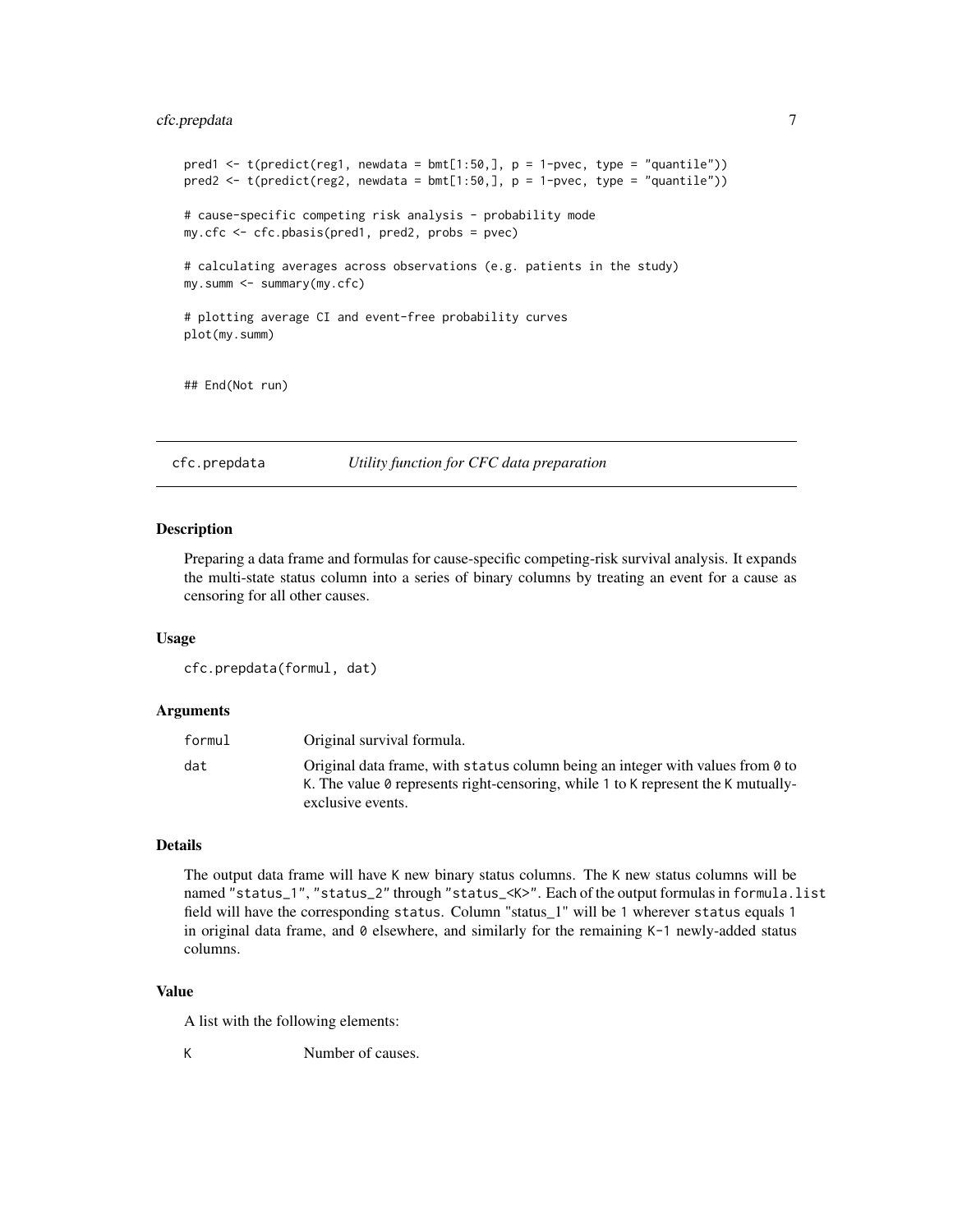<span id="page-7-0"></span>

| dat          | Expanded data frame.                                                                                                                                                                              |
|--------------|---------------------------------------------------------------------------------------------------------------------------------------------------------------------------------------------------|
| formula.list | A list of K formulas, each corresponding to one of the cause-specific survival<br>models to be estimated. See details.                                                                            |
|              | formula.noresp A formula with no left-hand side (time and status variables). This can be used<br>for preparing the model matrix for prediction data sets, which can possibly have<br>no response. |
| tmax         | Maximum time to event/censoring extracted from original data frame. This can<br>be used, e.g., during competing-risk analysis.                                                                    |

# Author(s)

Mansour T.A. Sharabiani, Alireza S. Mahani

#### References

Mahani A.S. and Sharabiani M.T.A. (2019). Bayesian, and Non-Bayesian, Cause-Specific Competing-Risk Analysis for Parametric and Nonparametric Survival Functions: The R Package CFC. Journal of Statistical Software, 89(9), 1-29. doi:10.18637/jss.v089.i09

# Examples

```
data(bmt)
prep.out <- cfc.prepdata(Surv(time, cause) ~ platelet + age + tcell, bmt)
```
<span id="page-7-1"></span>

| cfc.survreg | Cause-specific competing-risk survival analysis, using parametric sur- |
|-------------|------------------------------------------------------------------------|
|             | vival regression models                                                |

# Description

Convenient function to build cause-specific, parametric survival models using the **survival** package. This is followed by application of cfc function to produce cumulative incidence functions.

## Usage

```
cfc.survreg(formula, data, newdata = NULL, dist = "weibull"
  , control = survreg.control(), tout, Nmax = 100L
  , rel.tol = 1e-05)
```
# Arguments

| formula | Survival formula with a multi-state status variable. See cfc.prepdata.       |
|---------|------------------------------------------------------------------------------|
| data    | Data frame containing variables listed in formula.                           |
| newdata | Data frame of structure similar to data, perhaps without the time and status |
|         | columns, to be used for generating cumulative incidence curves.              |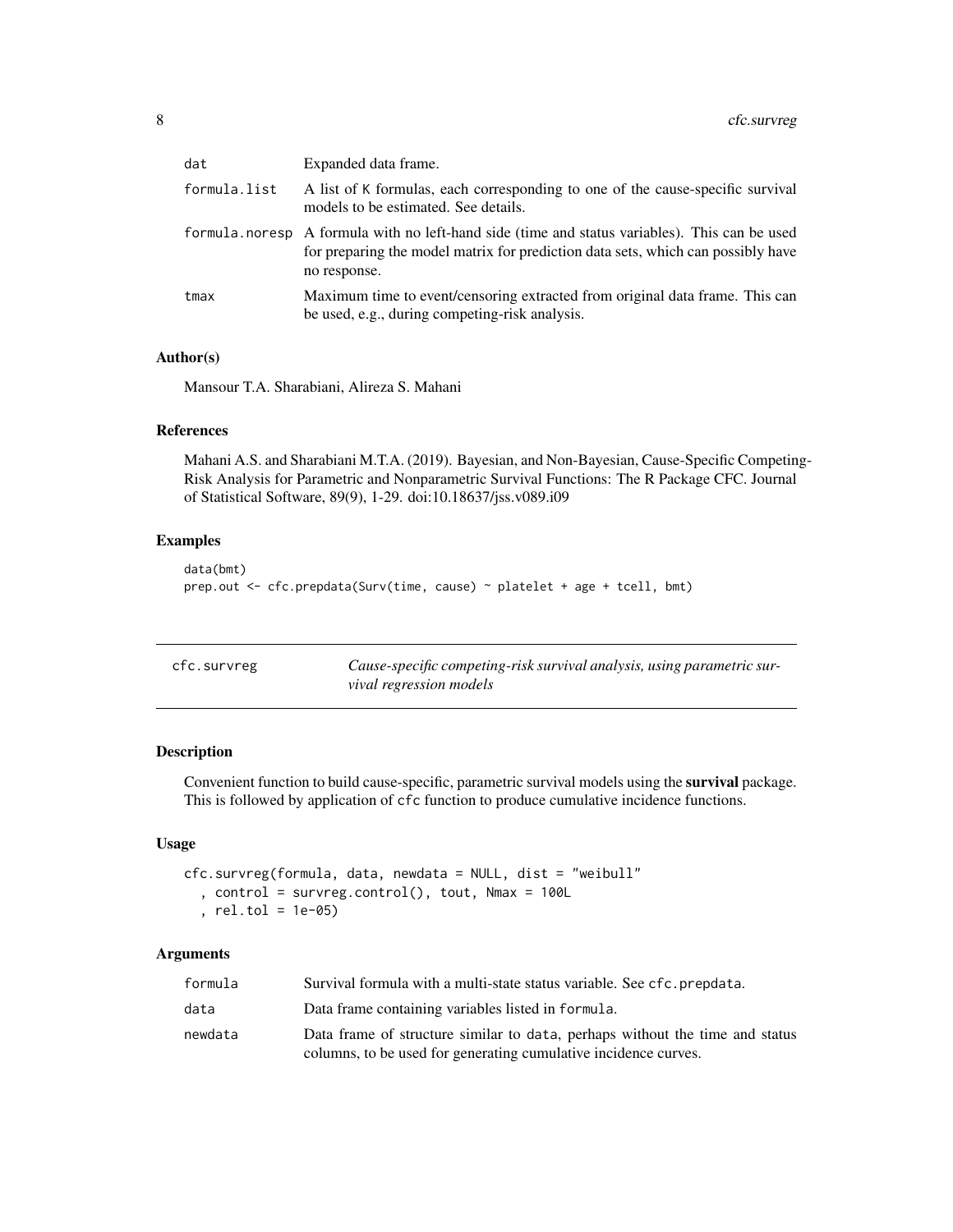# <span id="page-8-0"></span>cfc.survreg 9

| dist    | One of survreg distributions. It can also be a vector, in which case ele-<br>ments 1 through K (number of causes) will be extracted and assigned to each<br>cause-specific survival model. This allows for using different distributions for<br>different causes. |
|---------|-------------------------------------------------------------------------------------------------------------------------------------------------------------------------------------------------------------------------------------------------------------------|
| control | List of survreg control parameters, according to survreg, control.                                                                                                                                                                                                |
| tout    | Time points, along which to produce the cumulative incidence curves.                                                                                                                                                                                              |
| Nmax    | Maximum number of subdivisions to be used in the cfc quadrature algorithm.                                                                                                                                                                                        |
| rel.tol | Threshold for relative error in cfc quadrature, used as a stoppage criterion. See<br>cfc for details.                                                                                                                                                             |

# Value

A list with the following elements:

| K        | Number of causes.                                                                                                                                                                    |
|----------|--------------------------------------------------------------------------------------------------------------------------------------------------------------------------------------|
| formulas | List of formulas used in each of the K cause-specific survival regression models.                                                                                                    |
| regs     | List of all cause-specific regression objects returned by survreg, one per cause.<br>The x field of each regression object has been substituted by the model matrix<br>from newdata. |
| tout     | Same as input.                                                                                                                                                                       |
| cfc      | An object of class cfc, the output of applying cfc to the parametric survival<br>regression models constructed using survreg from survival package.                                  |

# Author(s)

Mansour T.A. Sharabiani, Alireza S. Mahani

# References

Mahani A.S. and Sharabiani M.T.A. (2019). Bayesian, and Non-Bayesian, Cause-Specific Competing-Risk Analysis for Parametric and Nonparametric Survival Functions: The R Package CFC. Journal of Statistical Software, 89(9), 1-29. doi:10.18637/jss.v089.i09

# See Also

[cfc.prepdata](#page-6-1), [cfc](#page-1-1)

# Examples

```
data(bmt)
formul <- Surv(time, cause) ~ platelet + age + tcell
ret <- cfc.survreg(formul, bmt[1:300, ], bmt[-(1:300), ]
  , Nmax = 300, rel.tol = 1e-3)
```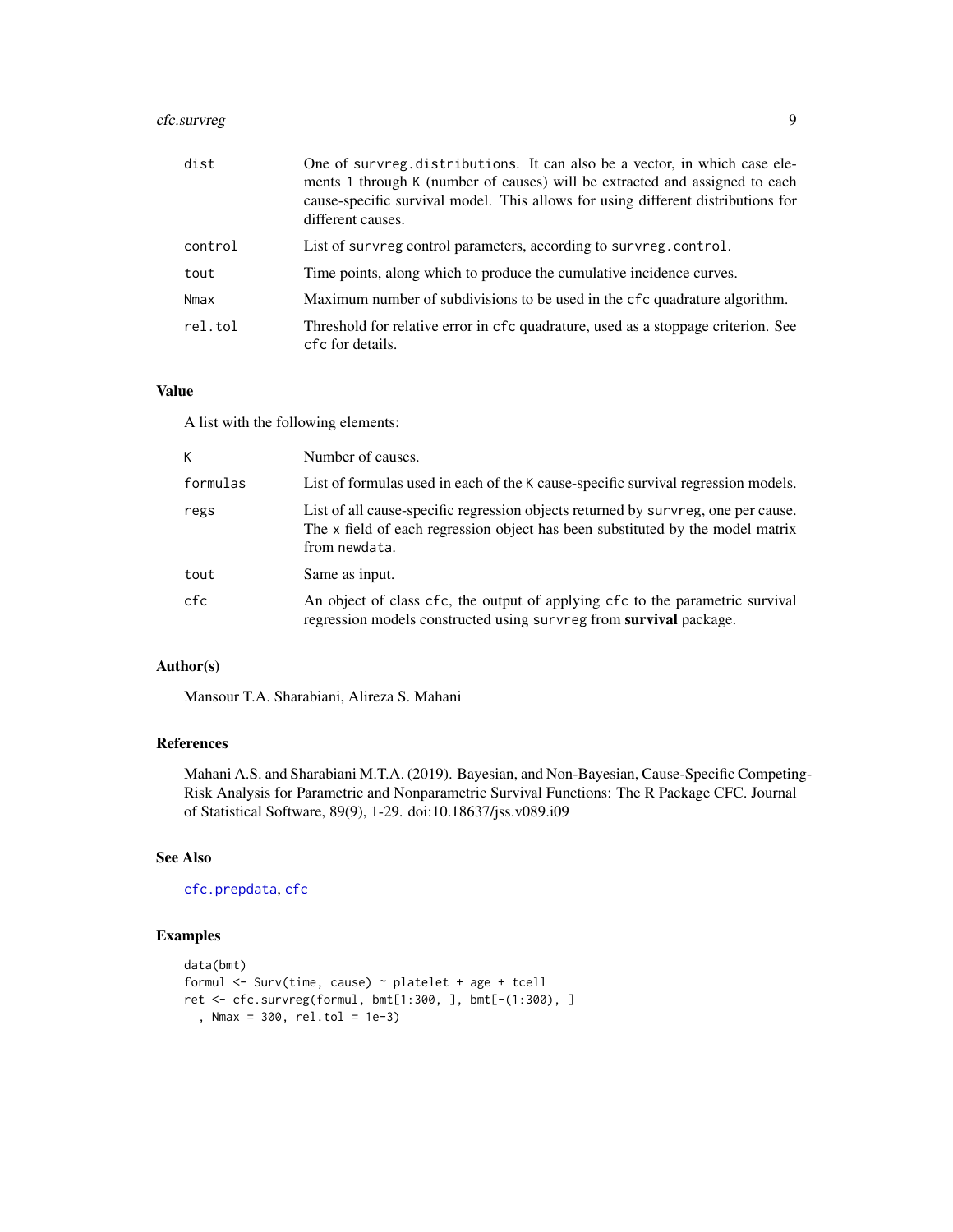<span id="page-9-0"></span>cfc.survreg.survprob *Survival probability function for* survreg *models*

#### Description

Function for predicting survival probability as a function of time for survreg regression objects in survival package. It can be used to mix survreg models with other survival models in competingrisk analysis, using CFC package. This function is used inside cfc.survreg.

# Usage

```
cfc.survreg.survprob(t, args, n)
```
#### Arguments

| t    | Time from index. Must be non-negative, but can be a vector.                                                                                |
|------|--------------------------------------------------------------------------------------------------------------------------------------------|
| args | Regression object that is returned by survreg. If using newdata for prediction,<br>the x field of this object must be updated accordingly. |
| n    | Observation index, must be between 1 and $nrow(args x)$ .                                                                                  |

#### Value

Vector of survival probabilities at time(s) t.

# Author(s)

Mansour T.A. Sharabiani, Alireza S. Mahani

# References

Mahani A.S. and Sharabiani M.T.A. (2019). Bayesian, and Non-Bayesian, Cause-Specific Competing-Risk Analysis for Parametric and Nonparametric Survival Functions: The R Package CFC. Journal of Statistical Software, 89(9), 1-29. doi:10.18637/jss.v089.i09

# See Also

[cfc.survreg](#page-7-1)

# Examples

```
## Not run:
library("CFC") # for cfc
data(bmt)
library("randomForestSRC") # for rfsrc
library("survival") # for survreg
prep <- cfc.prepdata(Surv(time, cause) ~ platelet + age + tcell, bmt)
f1 <- prep$formula.list[[1]]
```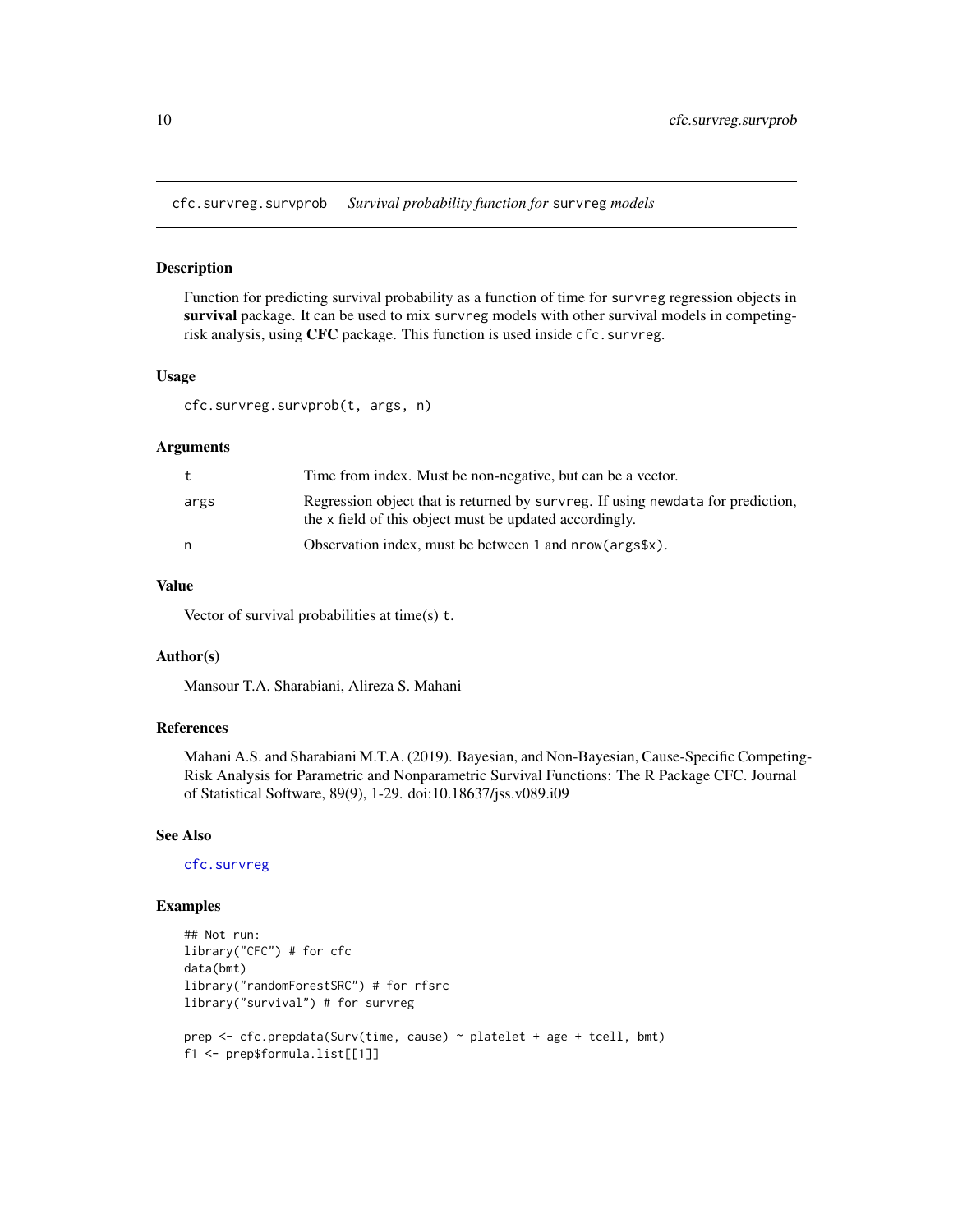<span id="page-10-0"></span>cfc.tbasis 11

```
f2 <- prep$formula.list[[2]]
dat <- prep$dat
tmax <- prep$tmax
# building a parametric Weibull regression model
# for cause 1
reg1 \le survreg(f1, dat, x = TRUE) # must keep x for prediction
# building a random forest survival model for cause 2
reg2 <- rfsrc(f2, dat)
# implementing a continuous interface for the random forest
# survival function
rfsrc.survfunc <- function(t, args, n) {
 which.zero <- which(t < .Machine$double.eps)
 ret <- approx(args$time.interest, args$survival[n, ], t, rule = 2)$y
 ret[which.zero] <- 1.0
 return (ret)
}
# constructing function and argument list
f.list <- list(cfc.survreg.survprob, rfsrc.survfunc)
arg.list <- list(reg1, reg2)
# competing-risk analysis
tout \leq seq(0.0, tmax, length.out = 10)
# increase rel.tol for higher accuracy
cfc.out \leftarrow cfc(f.list, arg.list, nrow(bmt), tout, rel.tol = 1e-3)## End(Not run)
```
<span id="page-10-1"></span>cfc.tbasis *Cause-specific competing-risk survival analysis in time denomination*

#### Description

Constructing cumulative incidence and event-free probability functions from cause-specific survival probabilities evaluated at fixed time points.

#### Usage

```
cfc.tbasis(p1, p2, unity.tol = 1e-06, diff.tol = 0.01,
  diff.tol.policy = c("mean", "all"), check = TRUE)
```
#### Arguments

p1 Multi-dimensional array containing survival probabilities for cause 1 (i.e. exponential of the negative integral of hazard function). First dimension must correspond to time points at which probabilities are calculated. Elements with same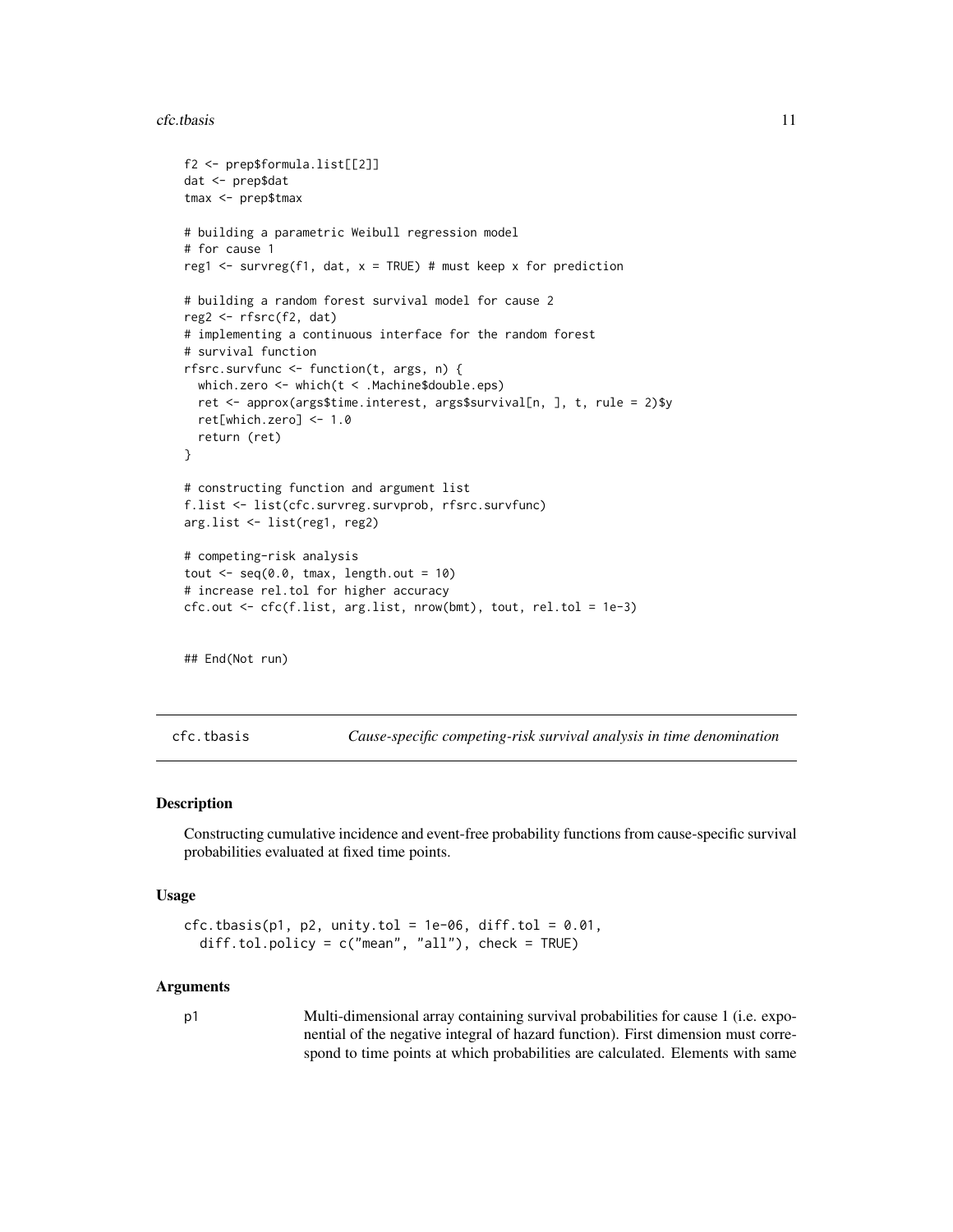|                 | time, but distributed in the space of remaining dimensions, are treated indepen-<br>dently. These diemensions can correspond, e.g., to observations or samples (in<br>Bayesian frameworks).                                                                                                                                                                                                                                                            |
|-----------------|--------------------------------------------------------------------------------------------------------------------------------------------------------------------------------------------------------------------------------------------------------------------------------------------------------------------------------------------------------------------------------------------------------------------------------------------------------|
| p <sub>2</sub>  | Multi-dimensional array containing survival probabilities for cause 2. See note<br>for $p1$ .                                                                                                                                                                                                                                                                                                                                                          |
| unity.tol       | Tolerance for difference of survival probabilities from 1.0 at time=0.0, which is<br>the first 'row' of arrays p1 and p2. For example, for two-dimensional arrays, we<br>need all( $abs(p1[1, ]-1.0)$ < unity.tol), and a similar condition for p2.                                                                                                                                                                                                    |
| diff.tol        | Tolerance for change in survival probabilities from one time point to the next.<br>Large changes lead to higher errors during numerical integration.                                                                                                                                                                                                                                                                                                   |
| diff.tol.policy |                                                                                                                                                                                                                                                                                                                                                                                                                                                        |
|                 | If "mean", then average change in survival probabilities are compared to diff.tol.<br>If "all", each values is compared. The latter is more strict.                                                                                                                                                                                                                                                                                                    |
| check           | Boolean flag indicating whether or not to check probability arrays for validity.<br>Current validity checks are: 1) ensuring all probabilities are between 0.0 and 1.0,<br>2) all probabilities at time= $0.0$ are equal to 1.0 (see unity.tol), 3) No changes<br>in probabilities from one time point to next are too large (see diff.tol). Di-<br>mensional consistency between p1 and p2 is always checked regardless of the<br>value of this flag. |

#### Details

Assuming one-dimensional p1 and p2 for clarity, the algorithm calculates cumulative incidence function for cuase 1 using a recursive formula:  $\text{ci}[n+1] = \text{ci}[n] + \text{dci}[n]$ , where  $\text{di}[n] = 0.5 \times (p2[n] + p2[n+1])$ The increment in cumulative incidence function for cause 2 is similarly calculated, dci2[n] =  $0.5*(p1[n] + p1[n+1])*(p2)$ . These equations guarantee that  $\text{dci1}[n] + \text{dci2}[n] = \text{p1}[n] \cdot \text{p2}[n] - \text{p1}[n+1] \cdot \text{p2}[n+1]$ . Eventfree probability is simply calculated as codeefp[n] =  $p1[n]*p2[n]$ . Taken together, this numerical integration ensures that  $efp[n+1] - efp[n] + dci1[n] + dci2[n] = 0$ .

#### Value

If p1 and p2 are one-dimensional arrays (i.e. vectors), a matrix with columns named "ci1", "ci2" and "efp" is returned, representing the cummulative incidence functions for cause 1 and cause 2 and the event-free probability, evaluated at same time points as p1 and p2 are provided. If p1 and p2 are multi-dimensional arrays, a list is returned with elements "ci1", "ci2" and "efp", each one with the same interpretation, and all of the same dimensions as p1 and p2.

### **Note**

The integration algorithm described above does not require knowledge of time step. (Alternatively, using hazard functions for integration would have required specification of time step.) Since p1 and p2 are integrals (followed by exponentiation) of cause-specific hazard functions, using them directly adds to robustness of numerical integration and avoids error accumulation. The returned cumulative incidence and event-free probabilities correspond to the same time points assumed for input cause-specific probabilities.

#### Author(s)

Mansour T.A. Sharabiani, Alireza S. Mahani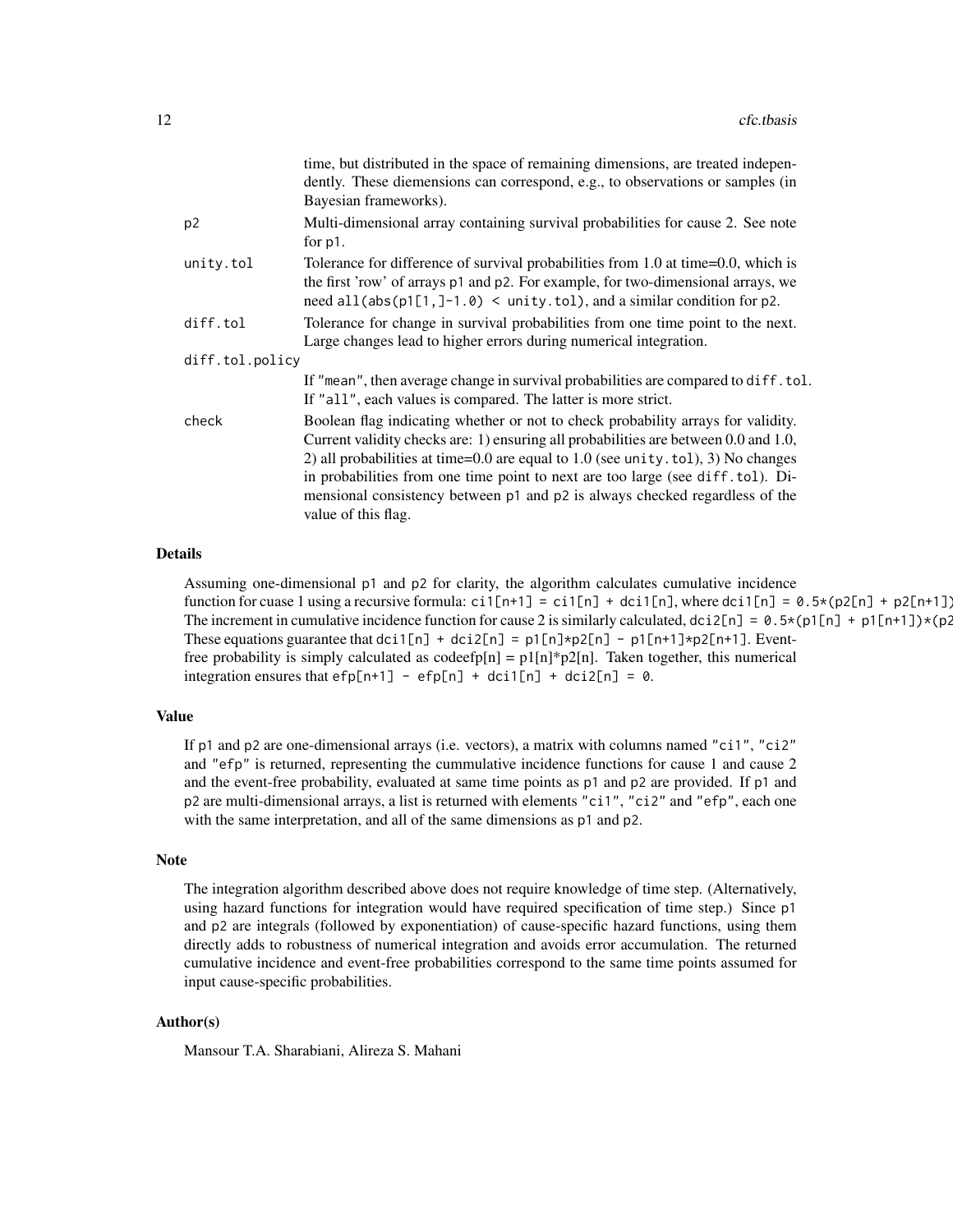#### <span id="page-12-0"></span>cfc.tbasis 13

#### References

Mahani A.S. and Sharabiani M.T.A. (2019). Bayesian, and Non-Bayesian, Cause-Specific Competing-Risk Analysis for Parametric and Nonparametric Survival Functions: The R Package CFC. Journal of Statistical Software, 89(9), 1-29. doi:10.18637/jss.v089.i09

Prentice et al (1978). The analysis of failure times in the presence of competing risks. Biometrics, 541-554.

#### See Also

[cfc.pbasis](#page-4-1)

#### Examples

## Not run:

```
# prepare data for cause-specific competing-risk analysis
data(bmt)
bmt$status1 <- 1*(bmt$cause==1)
bmt$status2 <- 1*(bmt$cause==2)
f1 <- Surv(time, status1) ~ platelet + age + tcell
f2 <- Surv(time, status2) \sim platelet + age + tcell
```

```
# sample-based bayesian weibull regression
library(BSGW)
reg1 <- bsgw(f1, bmt, ordweib = TRUE, control = bsgw.control(iter = 500, burnin = 100, nskip = 50))
reg2 <- bsgw(f2, bmt, ordweib = TRUE, control = bsgw.control(iter = 500, burnin = 100, nskip = 50))
```

```
# prediction on a uniform grid of 100 time points
# (use first 50 observations for speed)
pred1 <- predict(reg1, newdata = bmt[1:50,], tree = 100)pred2 \le predict(reg2, newdata = bmt[1:50,], tvec = 100)
```

```
# permuting dimensions of survival objects to conform with cfc
S1 <- aperm(pred1$smp$S, c(2,1,3))
S2 \leq aperm(pred2$smp$S, c(2,1,3))
```

```
# cause-specific competing risk analysis - time mode
my.cfc <- cfc.tbasis(S1, S2)
```

```
# calculating averages across observations (e.g. patients in the study)
my.summ <- summary(my.cfc, MARGIN = c(1,2))
```

```
# plotting mean CI and event-free functions
# as well as their sampled-based confidence intervals
plot(my.sum, t = pred1$tree)
```
## End(Not run)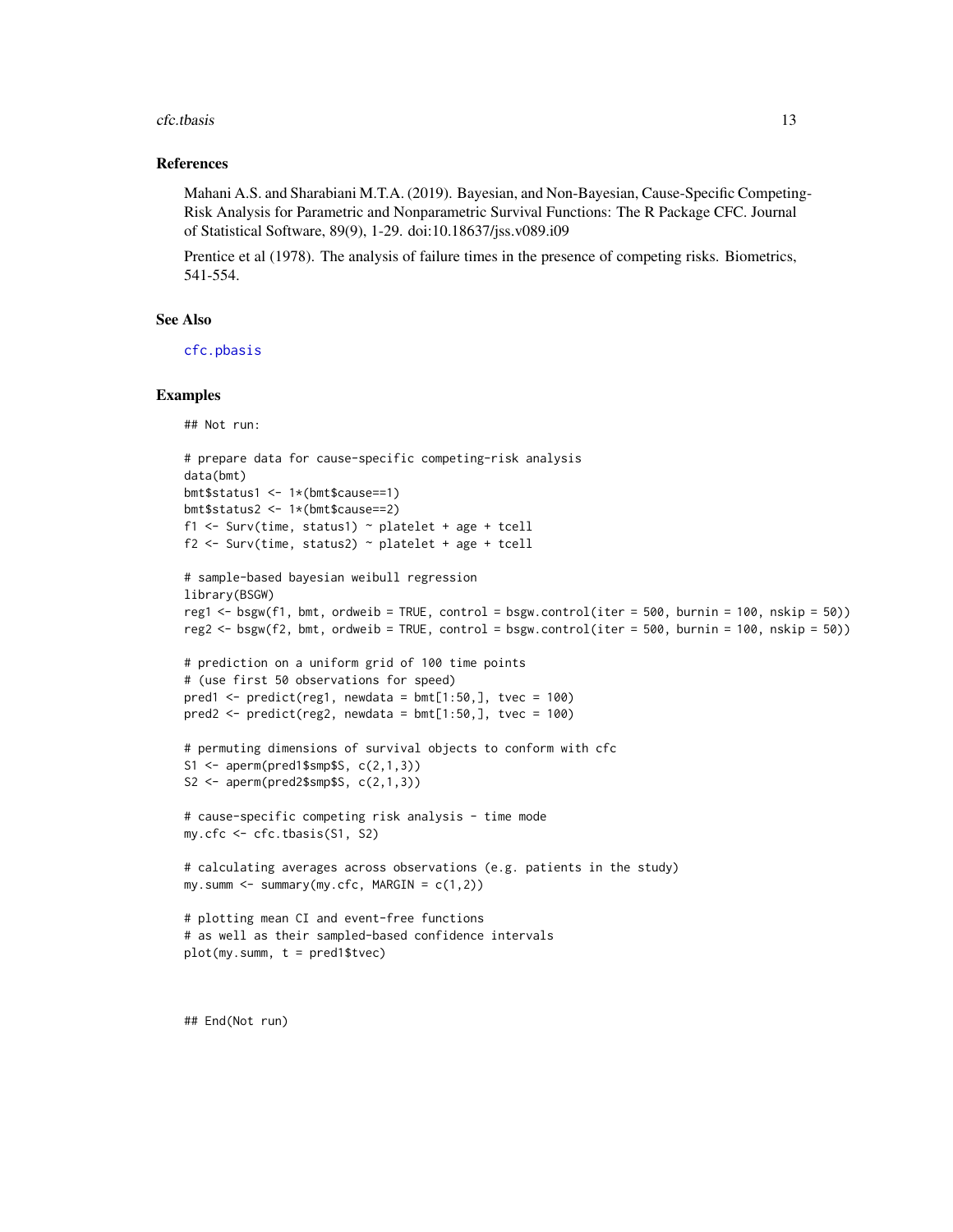<span id="page-13-1"></span><span id="page-13-0"></span>

#### **Description**

summary method for class [cfc](#page-1-1).

#### Usage

```
## S3 method for class 'cfc'
summary(object
  , f.reduce = function(x) x
  , pval = 0.05, ...## S3 method for class 'summary.cfc'
plot(x, which = c(1, 2), ...)
```
#### Arguments

| object   | An object of class "cfc", usually the result of a call to cfc.                                                                                                                                                                                                                                                 |
|----------|----------------------------------------------------------------------------------------------------------------------------------------------------------------------------------------------------------------------------------------------------------------------------------------------------------------|
| f.reduce | Function to be applied to each sub-array of object \$ci (cumulative incidence)<br>and object\$s (survival probability).                                                                                                                                                                                        |
| pval     | Desired significance level for confidence intervals produced by summary. cfc.<br>We essentially set the argument probs to $c(pval/2, 0.5, 1-pval/2)$ when<br>calling quantile.                                                                                                                                 |
| x        | An object of class "summary.cfc", usually the result of a call to summary.cfc.                                                                                                                                                                                                                                 |
| which    | Vector of integers, indicating which plot(s) must be produced: 1) cumulative<br>incidence functions, one per cause. For each cause, median and credible bands<br>are plotted vs. time-from-index. 2) (unadjusted) survival functions, one per<br>cause. Similar to (1), median and credible bands are plotted. |
| $\cdots$ | Further arguments to be passed to f. reduce (for summary.cfc).                                                                                                                                                                                                                                                 |

#### Value

Recall that the survival probability and cumulative incidence arrays returned by cfc are threedimensional, and their first two dimensions indicate 1) time points and 2) causes. f.reduce is expected to produce an array of a fixed length, when applied to each sub-array,  $\text{ci}[i, j]$  and  $s[i, j, ]$ . The end-result is two three-dimensional array, where the first two dimensions are identical to its input arrays. This 3D array is then passed to the quantile function to compute median and credible bands. There is a special case where f.reduce returns a scalar, rather than an array, when applied to each sub-array. In this case, quantile calculation is meaningless and we return simply these point estimates. In summary, the return object from summary is a list with elements: 1) ci (cumulative incidence), 2) s (survival), and 3) quantiles, a boolean flag indicating whether the cumulative incidence and survival arrays returned are quantiles or point estimates.

#### Author(s)

Alireza S. Mahani, Mansour T.A. Sharabiani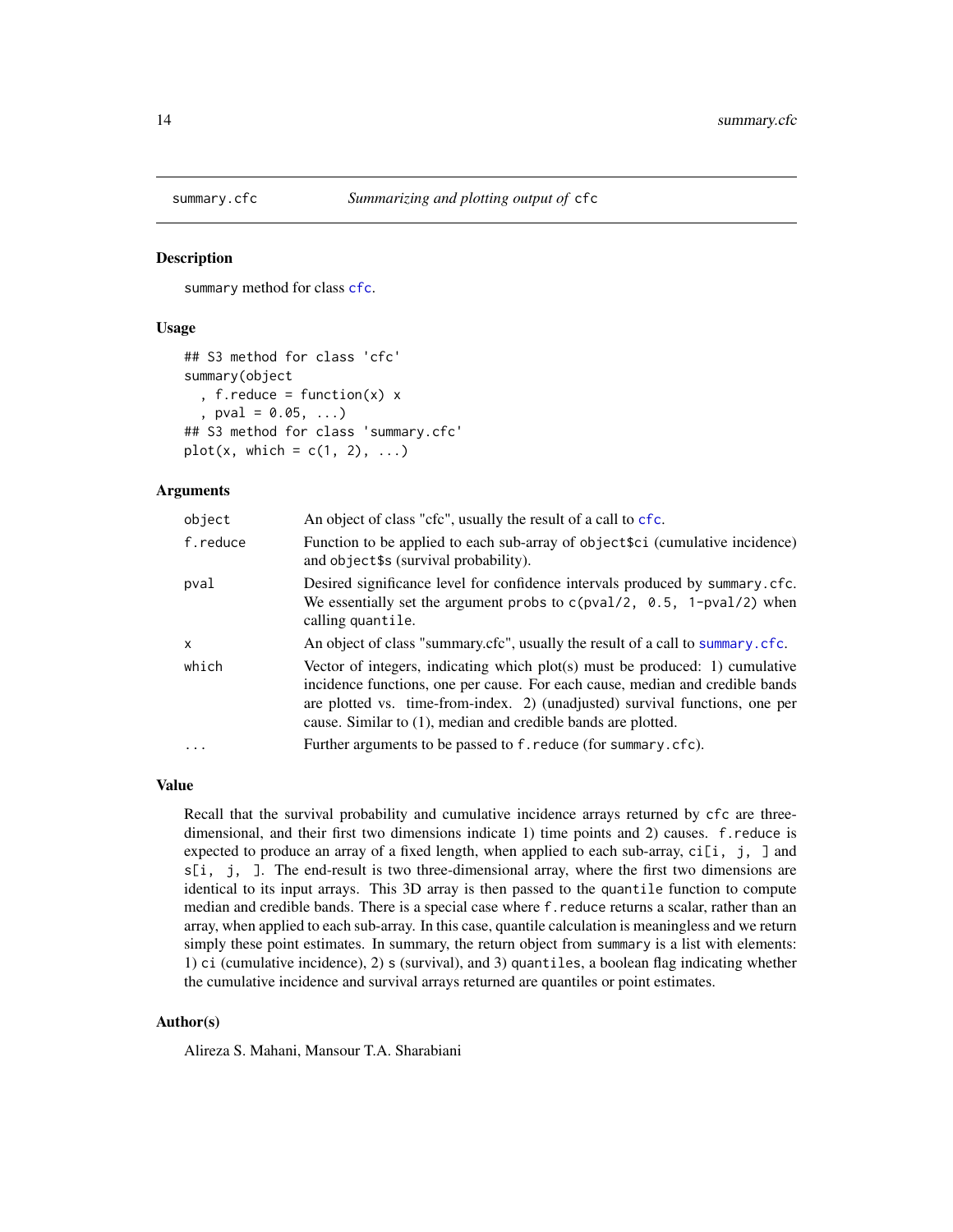#### <span id="page-14-0"></span>summary.cfc 15

#### References

Mahani A.S. and Sharabiani M.T.A. (2019). Bayesian, and Non-Bayesian, Cause-Specific Competing-Risk Analysis for Parametric and Nonparametric Survival Functions: The R Package CFC. Journal of Statistical Software, 89(9), 1-29. doi:10.18637/jss.v089.i09

# See Also

[cfc](#page-1-1), [summary](#page-0-0).

## Examples

## Not run:

```
library("BSGW") # used for Bayesian survival regression
```

```
data(bmt)
# splitting data into training and prediction sets
idx.train <- sample(1:nrow(bmt), size = 0.7 * new(bmt))
idx.pred <- setdiff(1:nrow(bmt), idx.train)
nobs.train <- length(idx.train)
nobs.pred <- length(idx.pred)
```

```
# prepare data and formula for Bayesian cause-specific survival regression
# using R package BSGW
out.prep <- cfc.prepdata(Surv(time, cause) ~ platelet + age + tcell, bmt)
f1 <- out.prep$formula.list[[1]]
f2 <- out.prep$formula.list[[2]]
dat <- out.prep$dat
```

```
tmax <- out.prep$tmax
```

```
# estimating cause-specific models
# set nsmp to larger number in real-world applications
nsmp <-10reg1 \leq bsgw(f1, dat[idx.train, ], control = bsgw.control(iter = nsmp)
  , ordweib = T, print.level = 0)
reg2 <- bsgw(f2, dat[idx.train, ], control = bsgw.control(iter = nsmp)
  , ordweib = T, print.level = 0)
# defining survival function for this model
survfunc \leq function(t, args, n) {
  nobs <- args$nobs; natt <- args$natt; nsmp <- args$nsmp
  alpha <- args$alpha; beta <- args$beta; X <- args$X
  idx.smp \leftarrow floor((n - 1) / nobs) + 1idx.obs \leq n - (idx.smp - 1) * nobsreturn (exp(- t ^ alpha[idx.smp] *
                exp(sum(X[idx.obs, ] * beta[idx.smp, ]))));
}
```

```
# preparing function and argument lists
X.pred <- as.matrix(cbind(1, bmt[idx.pred, c("platelet", "age", "tcell")]))
arg.1 \leq -\text{list}(nobs = nobs.pred, natt = 4, nsmp = nsmp, alpha = exp(reg1$smp$betas), beta = reg1$smp$beta, X = X.pred)
```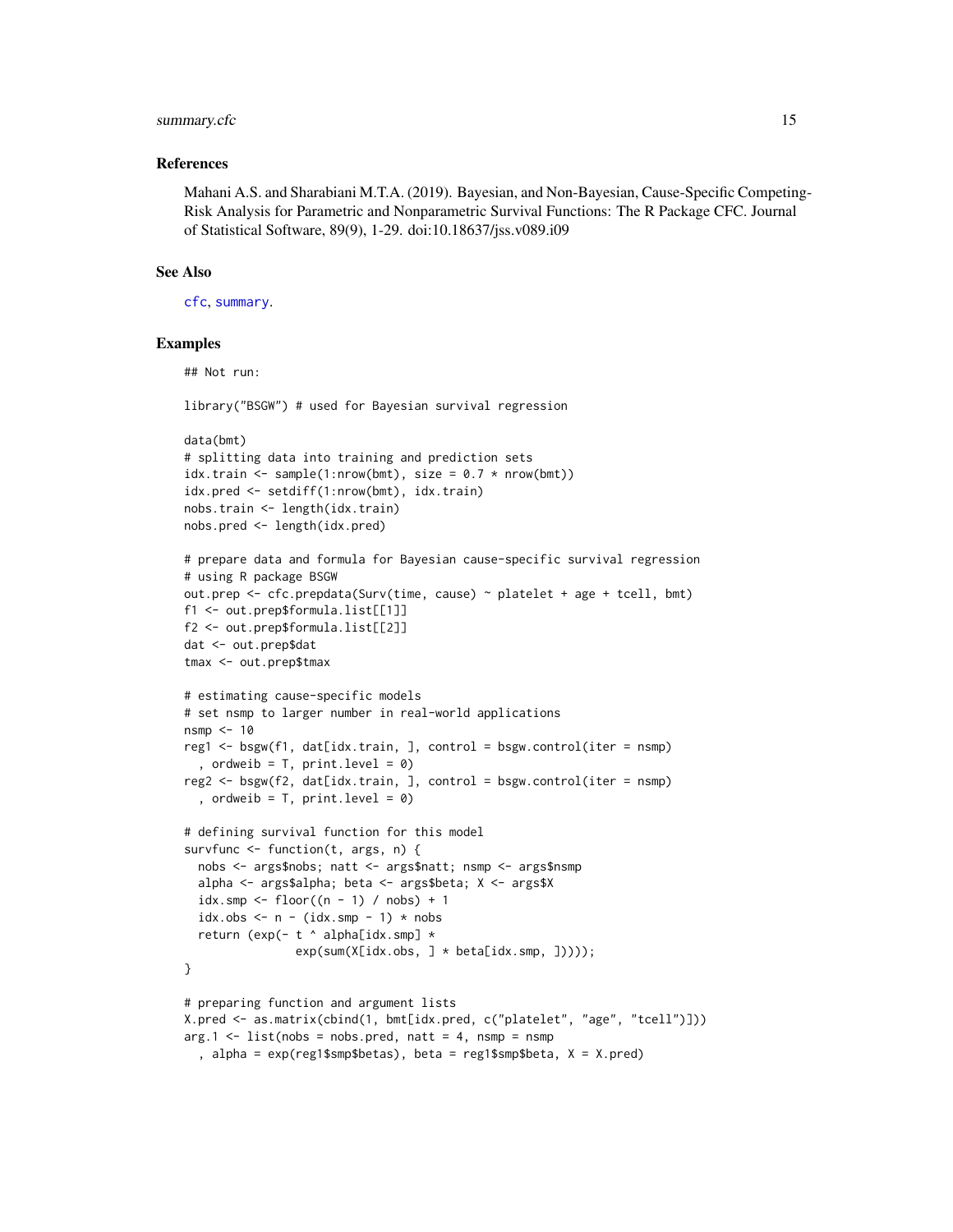```
arg.2 \leq -\text{list}(nobs = nobs.pred, natt = 4, nsmp = nsmp, alpha = exp(reg2$smp$betas), beta = reg2$smp$beta, X = X.pred)
arg.list <- list(arg.1, arg.2)
f.list <- list(survfunc, survfunc)
# cause-specific competing-risk
# set rel.tol to smaller number in real-world applications
out.cfc <- cfc(f.list, arg.list, nobs.pred * nsmp, tout, rel.tol = 1e-2)
# summarizing (and plotting) the results
# this function calculates the population-average CI and survival, one
# per each MCMC sample; therefore, the quantiles produced by the summary
# method, correspondingly, reflect our confidence in population-average values
my.f. reduce \leq function(x, nobs, nsmp) {
 return (colMeans(array(x, dim = c(nobs, nsmp))))
}
my.summ <- summary(out.cfc, f.reduce = my.f.reduce, nobs = nobs.pred, nsmp = nsmp)
## End(Not run)
```
summary.cfc.pbasis *Summarizing probability-denominated CFC objects*

#### Description

summary method for class [cfc.pbasis](#page-4-1).

#### Usage

```
## S3 method for class 'cfc.pbasis'
summary(object, ...)
## S3 method for class 'summary.cfc.pbasis'
plot(x, \ldots)
```
#### Arguments

| object   | An object of class "cfc.pbasis", usually the result of a call to cfc.pbasis.                 |
|----------|----------------------------------------------------------------------------------------------|
| X        | An object of class "summary.cfc.pbasis", usually the result of a call to summary.cfc.pbasis. |
| $\cdots$ | Further arguments to be passed to/from other methods.                                        |

#### Value

The function summary.cfc.pbasis calculates the average of cumulative incidence and event-free probability functions at each time point across all elements of the object list. If the object is a matrix, it is returned without change.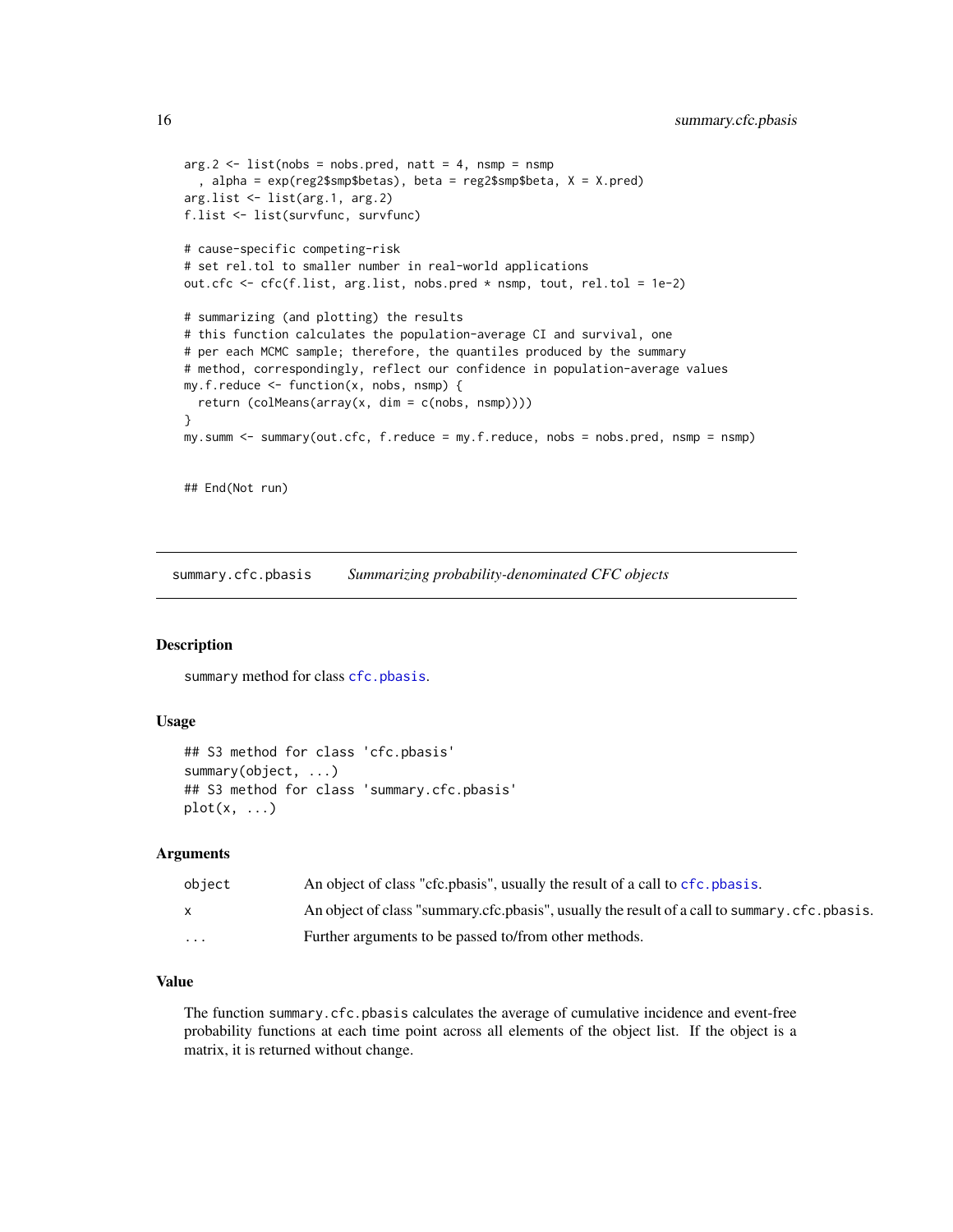### <span id="page-16-0"></span>Author(s)

Alireza S. Mahani, Mansour T.A. Sharabiani

#### References

Mahani A.S. and Sharabiani M.T.A. (2019). Bayesian, and Non-Bayesian, Cause-Specific Competing-Risk Analysis for Parametric and Nonparametric Survival Functions: The R Package CFC. Journal of Statistical Software, 89(9), 1-29. doi:10.18637/jss.v089.i09

#### See Also

The model fitting function is [cfc.pbasis](#page-4-1). See [summary](#page-0-0) and [plot](#page-0-0) for descriptions of the generic methods. See [cfc.tbasis](#page-10-1) for time-denominated CFC, as well as usage examples.

summary.cfc.survreg *Summarizing and plotting output of* cfc.survreg

#### Description

summary and method for class [cfc.survreg](#page-7-1).

#### Usage

```
## S3 method for class 'cfc.survreg'
summary(object, obs.idx = "all", \dots)
## S3 method for class 'summary.cfc.survreg'
plot(x, which = c(1, 2), ...)
```
# Arguments

| object       | An object of class "cfc.survreg", usually the result of a call to cfc.survreg.                                                                                                                                                                                                                                                                                           |
|--------------|--------------------------------------------------------------------------------------------------------------------------------------------------------------------------------------------------------------------------------------------------------------------------------------------------------------------------------------------------------------------------|
| obs.idx      | Index of observations to calculate mean cumulative incidence for; defaults to all<br>observation.                                                                                                                                                                                                                                                                        |
| $\ddots$     | Further arguments to be passed to/from other methods.                                                                                                                                                                                                                                                                                                                    |
| $\mathsf{x}$ | An object of class summary.cfc.survreg, usually the output of summary.cfc.survreg.                                                                                                                                                                                                                                                                                       |
| which        | Vector of integers, indicating which $plot(s)$ must be produced: 1) cumulative<br>incidence functions, one per cause, as a function of time-to-index, all in the same<br>plot, 2) comparison of cumulative incidence function with/without competing-<br>risk adjustment. The unadjusted figure is equivalent to 1 minus the Kaplan-<br>Meyer (i.e., survival) function. |

#### Value

summary.cfc.surveeg produces a matrix of dimensions length(object\$tout) (number of time points) by object \$K (number of causes). See description of which aregument for plot.summary.cfc.survreg.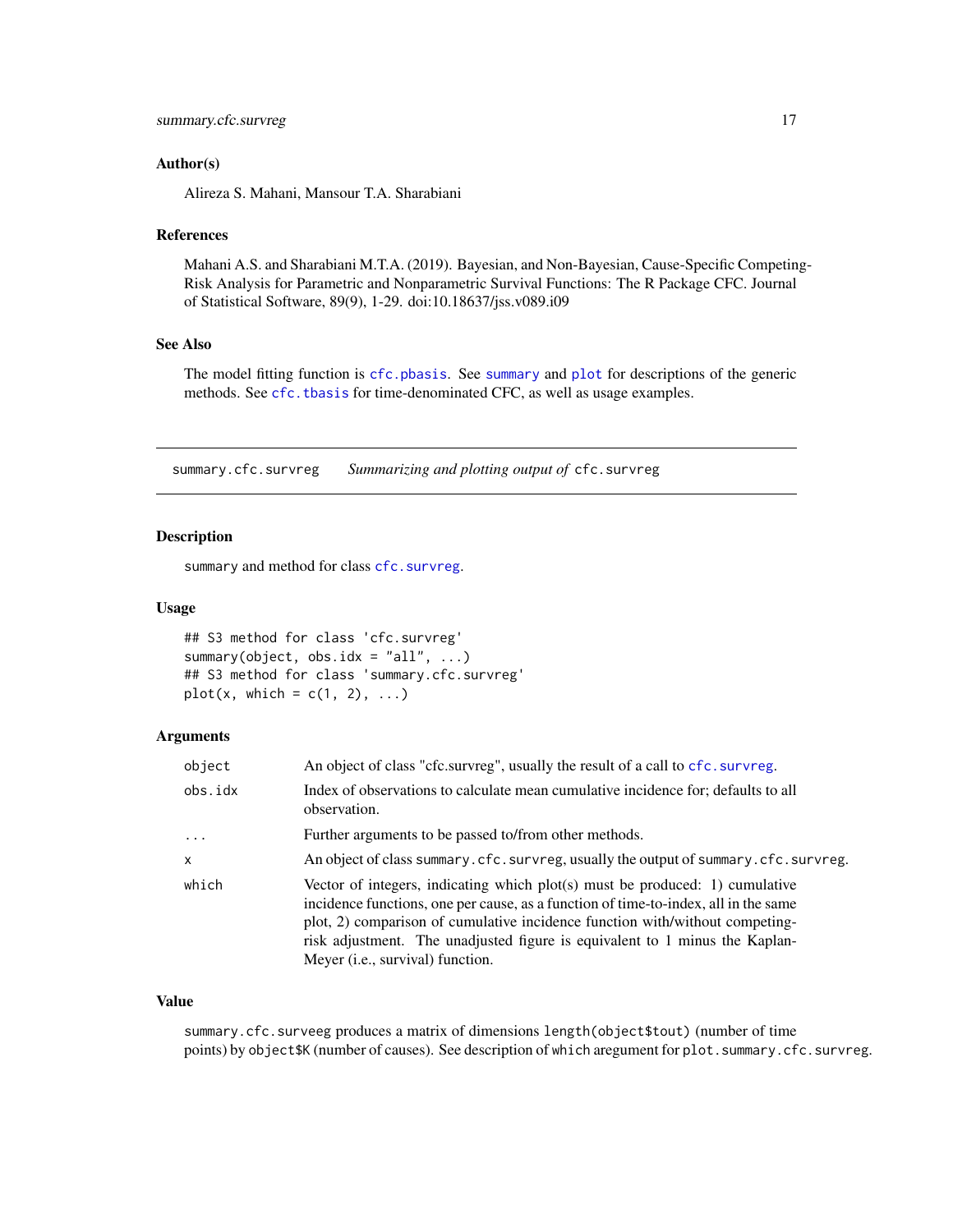#### <span id="page-17-0"></span>Author(s)

Mansour T.A. Sharabiani, Alireza S. Mahani

# References

Mahani A.S. and Sharabiani M.T.A. (2019). Bayesian, and Non-Bayesian, Cause-Specific Competing-Risk Analysis for Parametric and Nonparametric Survival Functions: The R Package CFC. Journal of Statistical Software, 89(9), 1-29. doi:10.18637/jss.v089.i09

# See Also

The model fitting function is [cfc.survreg](#page-7-1). See [summary](#page-0-0) and [plot](#page-0-0) for descriptions of the generic methods. For more flexible ways of cause-specific competing-risk analysis, see [cfc](#page-1-1).

summary.cfc.tbasis *Summarizing time-denominated CFC objects*

#### Description

summary method for class [cfc.tbasis](#page-10-1).

#### Usage

```
## S3 method for class 'cfc.tbasis'
summary(object,
 MARGIN = if (class(object)[2] == "matrix") NULL else 1,...)
## S3 method for class 'summary.cfc.tbasis'
plot(x, t = 1, ci = 0.95, ...)
```
#### Arguments

| object   | An object of class "cfc.tbasis", usually the result of a call to cfc. tbasis.                                                                                                                                                                                                                                                                                                                                |
|----------|--------------------------------------------------------------------------------------------------------------------------------------------------------------------------------------------------------------------------------------------------------------------------------------------------------------------------------------------------------------------------------------------------------------|
| MARGIN   | Dimensions of cumulative incidence and event-free probability arrays to keep<br>while averaging the remaining dimensions. If the cfc. tbasis object is a matrix,<br>no averaging is performed, and the function returns the object unchanged. Note<br>that for list objects, MARGIN must include 1 since it is meaningless to average out<br>the time/probability dimension (which is always the first one). |
| $\times$ | An object of class "summary.cfc.tbasis", usually the result of a call to summary.cfc.tbasis.                                                                                                                                                                                                                                                                                                                 |
| t        | Regular time step, or vector of time values, used for producing cumulative inci-<br>dence and event-free probability plots.                                                                                                                                                                                                                                                                                  |
| ci       | Confidence interval used in cumulative incidence and event-free probability plots.                                                                                                                                                                                                                                                                                                                           |
| .        | Further arguments to be passed to/from other methods.                                                                                                                                                                                                                                                                                                                                                        |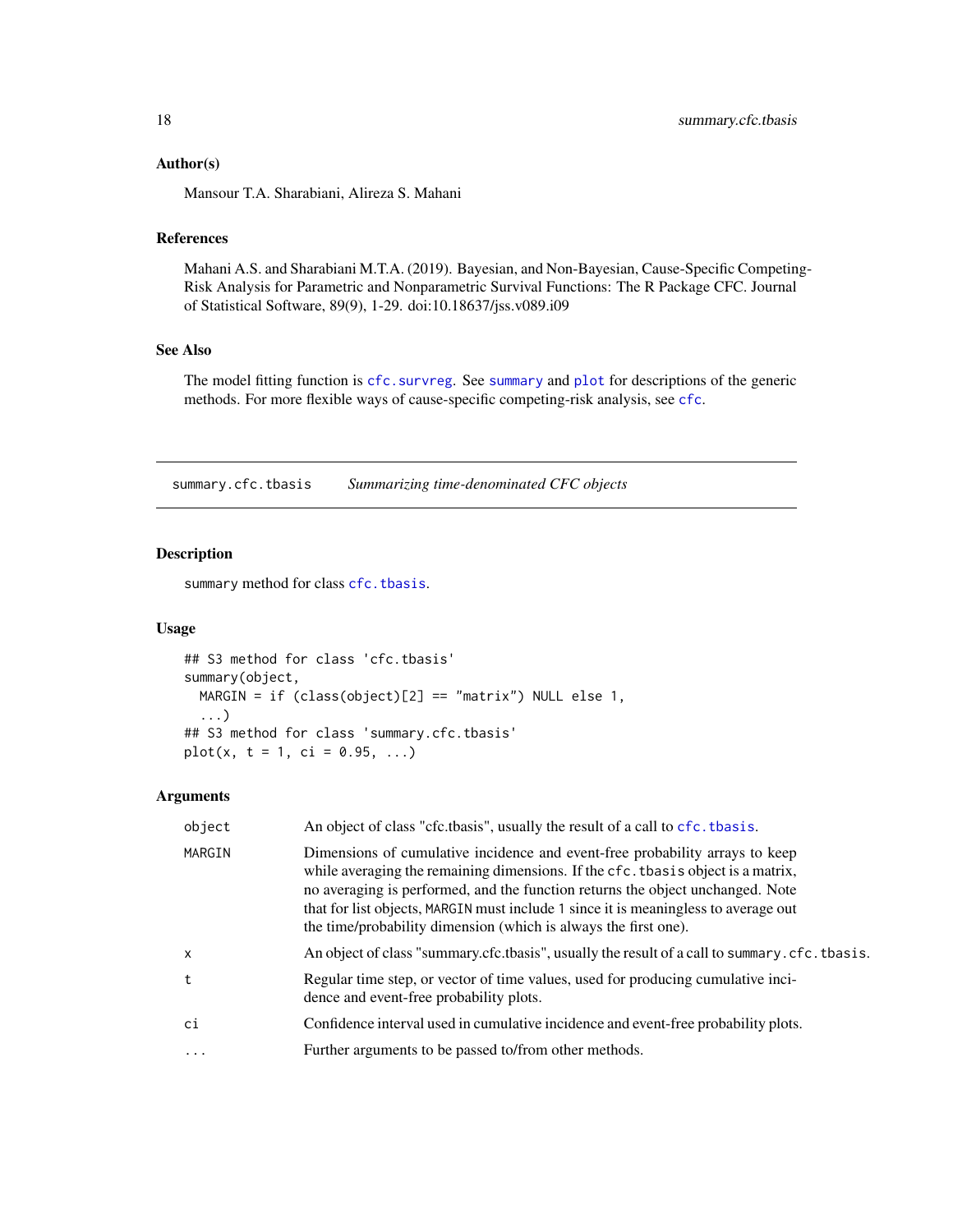# <span id="page-18-0"></span>summary.cfc.tbasis 19

# Value

The function summary.cfc.tbasis calculates the average of cumulative incidence and event-free probability functions as directed by MARGIN. For example, if the element ci1 of the object list is three-dimensional, then using MARGIN=c(1,2) causes the last dimension to be averaged out.

## Author(s)

Alireza S. Mahani, Mansour T.A. Sharabiani

# References

Mahani A.S. and Sharabiani M.T.A. (2019). Bayesian, and Non-Bayesian, Cause-Specific Competing-Risk Analysis for Parametric and Nonparametric Survival Functions: The R Package CFC. Journal of Statistical Software, 89(9), 1-29. doi:10.18637/jss.v089.i09

# See Also

The model fitting function is [cfc.tbasis](#page-10-1). See [summary](#page-0-0) and [plot](#page-0-0) for descriptions of the generic methods. See [cfc.pbasis](#page-4-1) for probability-denominated CFC, as well as usage examples.